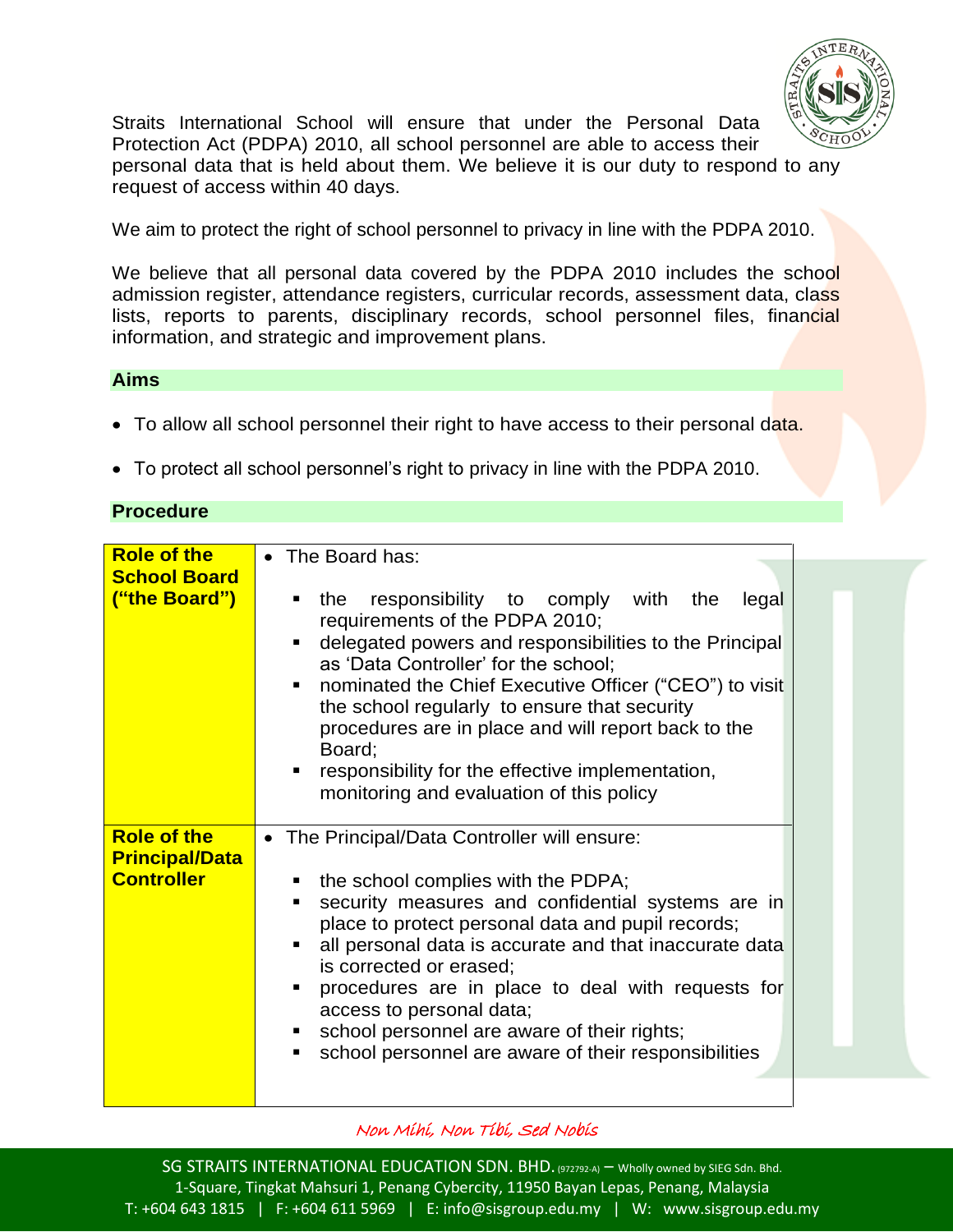

| <b>Role of</b><br><b>School</b><br><b>Personnel</b>   | • School Personnel will:<br>follow the safe and confidential system procedures<br>that are in place to protect personal data and pupil<br>records;<br>apply in writing for access to their personal data;<br>comply and respect confidentiality of personal<br>information when involved with interviewing new<br>school personnel;<br>inform the school of any changes to their personal<br>٠<br>data                                                                           |  |
|-------------------------------------------------------|----------------------------------------------------------------------------------------------------------------------------------------------------------------------------------------------------------------------------------------------------------------------------------------------------------------------------------------------------------------------------------------------------------------------------------------------------------------------------------|--|
| <b>Data</b><br><b>Protection</b><br><b>Principles</b> | Personal data must:<br>be processed lawfully;<br>be obtained and processed for specific and lawful<br>٠<br>purposes;<br>be sufficient, appropriate and not excessive in<br>relation to the precise purpose;<br>be accurate and up to date;<br>not be kept for a great length of time;<br>be processed in agreement with the individual's legal<br>rights;<br>be protected against unlawful processing, accidental<br>loss, destruction or damage;                                |  |
| <b>Security</b><br><b>Measures</b>                    | • We shall ensure that all computers and servers are<br>secured with:<br>anti-virus software;<br>fire wall software;<br>п<br>passwords.<br>All school personnel are trained to:<br>be discreet and confidential;<br>consider the<br>safe<br>positioning<br>and<br>secure<br><b>of</b><br>computers;<br>back up data;<br>turn off computers when not in use;<br>п<br>remember password access;<br>lock filing cabinets and doors to offices;<br>п<br>shred confidential material; |  |

Non Mihi, Non Tibi, Sed Nobis

SG STRAITS INTERNATIONAL EDUCATION SDN. BHD. (972792-A) – Wholly owned by SIEG Sdn. Bhd. 1-Square, Tingkat Mahsuri 1, Penang Cybercity, 11950 Bayan Lepas, Penang, Malaysia T: +604 643 1815 | F: +604 611 5969 | E: info@sisgroup.edu.my | W: www.sisgroup.edu.my